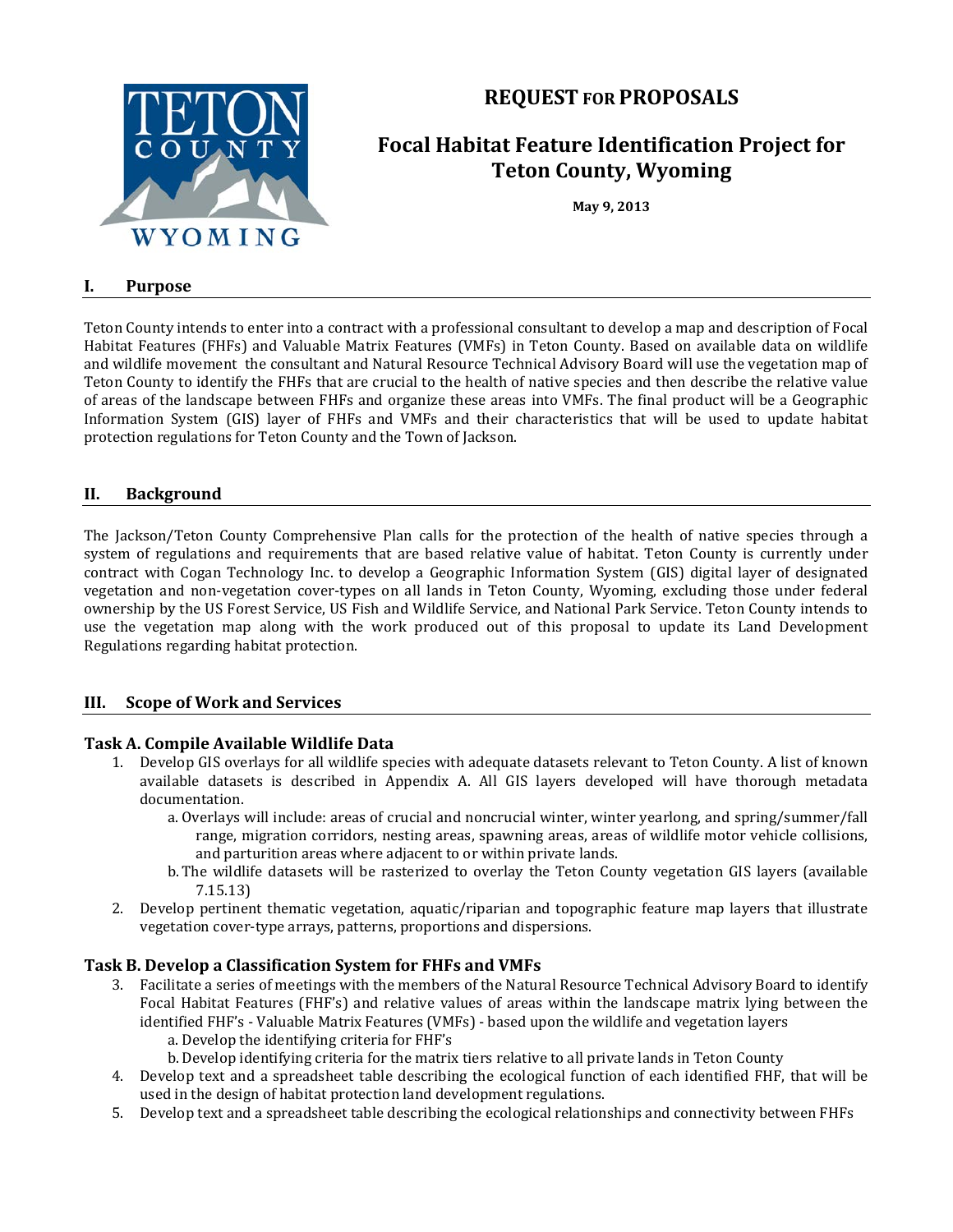6. Develop text and a spreadsheet table regarding the ecological relationships and connectivity between the VMFs and the FHFs

### **Task C. Map and Describe FHFs and VMFs**

- 1. Develop a GIS layer illustrating the boundaries of the FHFs of Teton County as per the criteria developed in Task B using clear vegetation cover-type edges, clear topographic features or private property boundaries where cover-type edges and/or clear topographic features are absent.
- 2. Develop a GIS layer illustrating the VMFs overlaying all private lands in Teton County using the criteria developed in Task B, using pertinent cover-type array boundaries, topographic features, soil data, documented wildlife occurrence and movement data, and established relationships with FHFs.
- 3. Construct a final report to the Teton County and Town of Jackson Planning Departments that compiles and presents all metadata and GIS Map layers, text, spreadsheet and tabular information, and selection and delineation criteria.

#### **IV. Estimated Cost of Services**

The County has not yet budgeted for this item. The Consultant shall provide a detailed breakdown of services by tasks with hours, personnel, and cost of each task, including a total estimated cost of services.

#### **V. Insurance Requirements**

#### **A. Insurance**

The Consultant shall provide at its own expense the following insurance for its business entity and its employees in connection with the work required under this contract:<br>1. Worker's Compensation: Statutory.

- 1. Worker's Compensation: Statutory.<br>2. General Public and Auto Liability: \$2
- General Public and Auto Liability: \$1,000,000 each occurrence and aggregate.

#### **B. Liability**

The Consultant shall indemnify and hold harmless the County against all forms of liability, claims, damages, demands, and including attorney fees, of every kind and nature and attributable to bodily injury, sickness, disease, or death, or to damage or destruction of property resulting from or in any manner arising out of or in connection with the performance of work under this contract.

#### **VI. Employment Discrimination Prohibited**

During the performance of a contract awarded pursuant to this "Request for Proposals," the Consultant agrees to not discriminate against any employee or applicant for employment because of race, religion, color, sex or national origin. The Consultant agrees to post in conspicuous places, available to employees and applicants for employment, notices setting forth the provisions of this nondiscrimination clause. The Consultant, in all solicitations or advertisements for employees placed by or on behalf of the Consultant, will state that the Consultant is an equal opportunity employer. Notices, advertisements and solicitations placed in accordance with federal law, rule or regulation shall be deemed sufficient for meeting these requirements.

#### **VII. Proposal Content**

At a minimum, proposals shall contain the following information:

**A. Understanding**: Consultant's understanding of project intent and scope, required services and work product;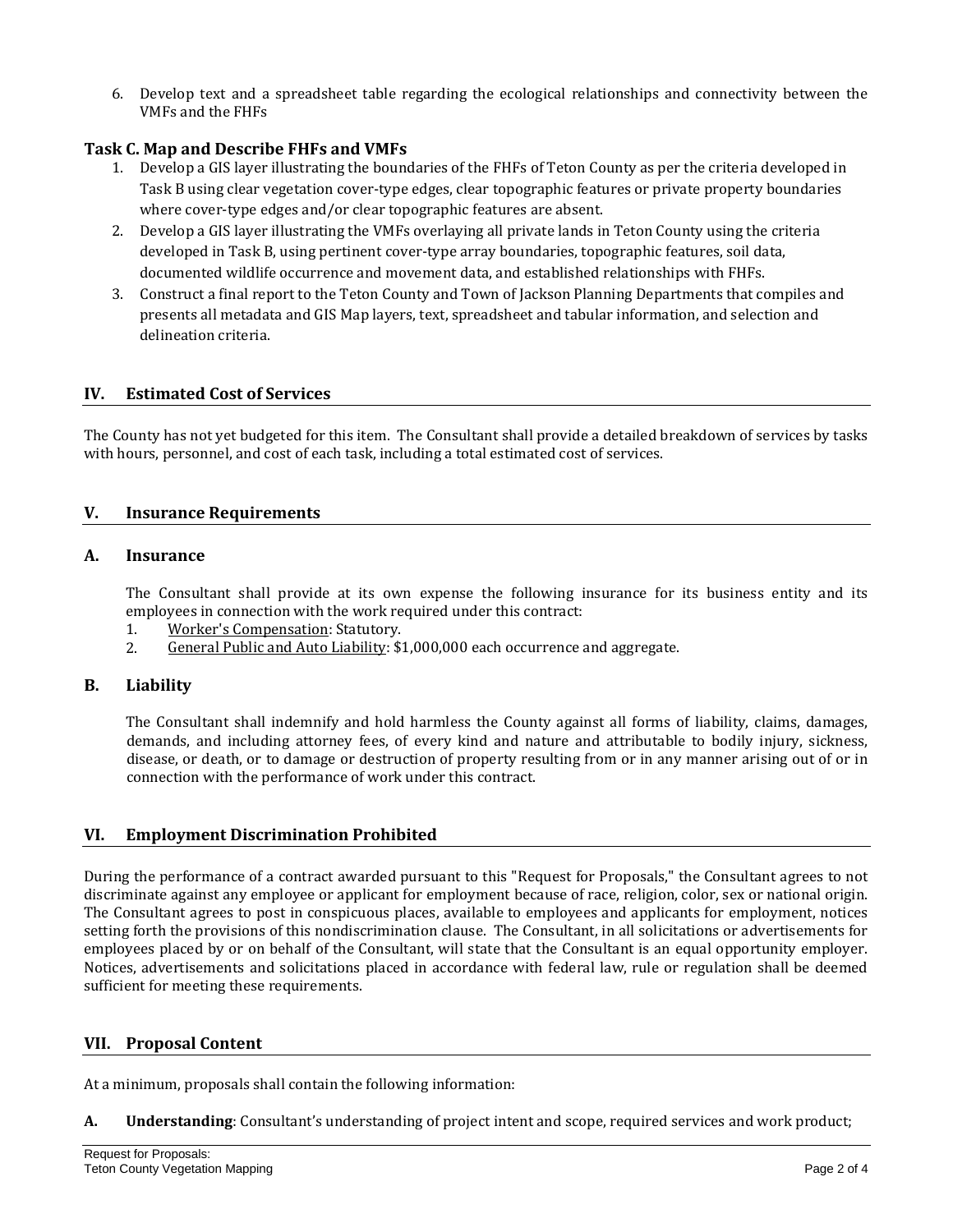- **B. Consultant Qualifications**: Qualifications of the Consultant, including a current company profile, qualifications of specific individuals who will provide the services and work product required for this project, conservation ecology and corridor ecology credentials, their availability and time commitment, and examples of similar completed work and client references;
- **C. Insurance**: Required coverage (Workers' compensation, General public and auto liability);
- **D. Timetable**: for completion of work including key milestones;
- **E. Fee for Services**: with breakdown by tasks, budget time and cost per task, and including all expenses;
- **F. Conditions and Additional Services**: Specific contract and performance conditions, including hourly rates for additional services; and,
- **G. Exceptions**: Any exceptions to the requirements of this Request for Proposals.

#### **VIII. Special Provisions**

- **A. Fee for Services and Payments**: Invoicing and Payment terms shall be in accordance with the provisions of the Teton County Policies Handbook, Bid/Contract, Services – Contracting.
- **B. Award of Contract**: The County shall select a Consultant and award a contract based upon the following criteria:
	- 1. Demonstrated understanding of project scope and scope of Consultant services;<br>2. Oualifications to perform required services:
	- 2. Qualifications to perform required services;<br>3. Cost basis, fee for services, and terms of pavi
	- 3. Cost basis, fee for services, and terms of payment;<br>4. References of provider, and vears in business:
	- 4. References of provider, and years in business;<br>5. Ability to meet time requirements and propose
	- 5. Ability to meet time requirements and proposed work plan; and
	- Adequate insurance (verified with insurance required in bid specification).

The County may negotiate with two or more respondents. After negotiation with selected respondents, the County shall select the one that, in its opinion, has made the best overall presentation and cost projections. If the County determines that only one respondent meets the qualifications, it may enter into negotiations with that respondent.

- **C. Reservation of Rights**: Teton County reserves the right to reject any and all proposals, to waive irregularities in proposals received, to reject non-conforming, non-responsive or conditional proposals, and to accept the proposal that in the County's sole judgment best serves the interests of Teton County, Wyoming.
- **D. Proposal Delivery**: Proposals must be received at the Teton County Planning & Development Department by

#### **4:00 pm, June 13, 2013**

Proposals received after this time and date will be returned unopened. It is the responsibility of the respondent to ensure the proposal arrives on time. Please provide seven bound copies and one electronic copy of the proposal. Mail or deliver proposals to:

> Susan Johnson Teton County Planning & Development Department P.O. Box 1727 200 S. Willow Jackson, WY 83001.

Fee for Services proposal shall be firm for 6 months, beginning June 13, 2013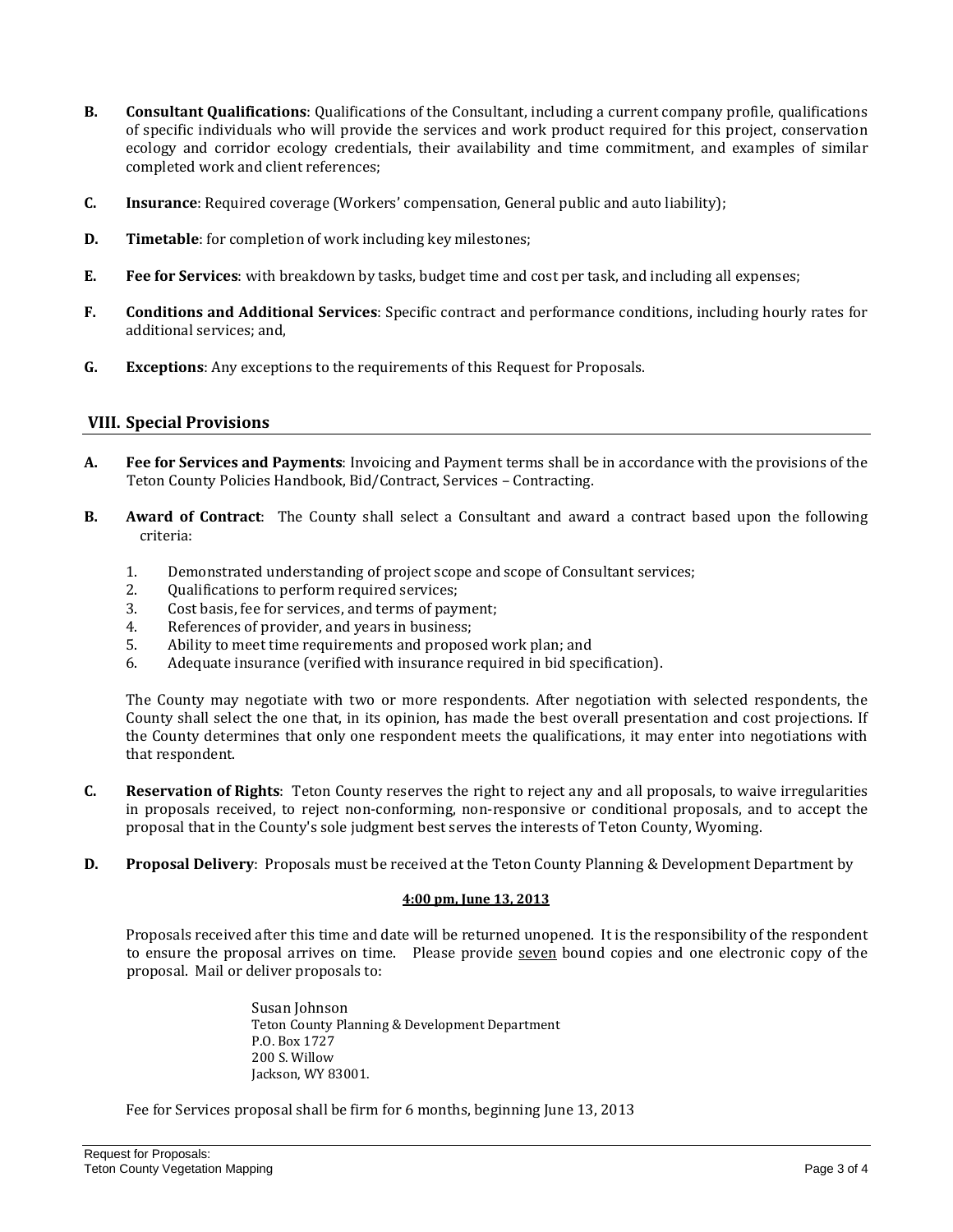**E. Required Compliance**: The respondent awarded the contract shall be required to comply with all Teton County, State of Wyoming, and Federal requirements related to the contract.

Please direct any questions or requests for additional information regarding this Request for Proposals to Susan Johnson at the Teton County Planning & Development Department, (307) 733-3959.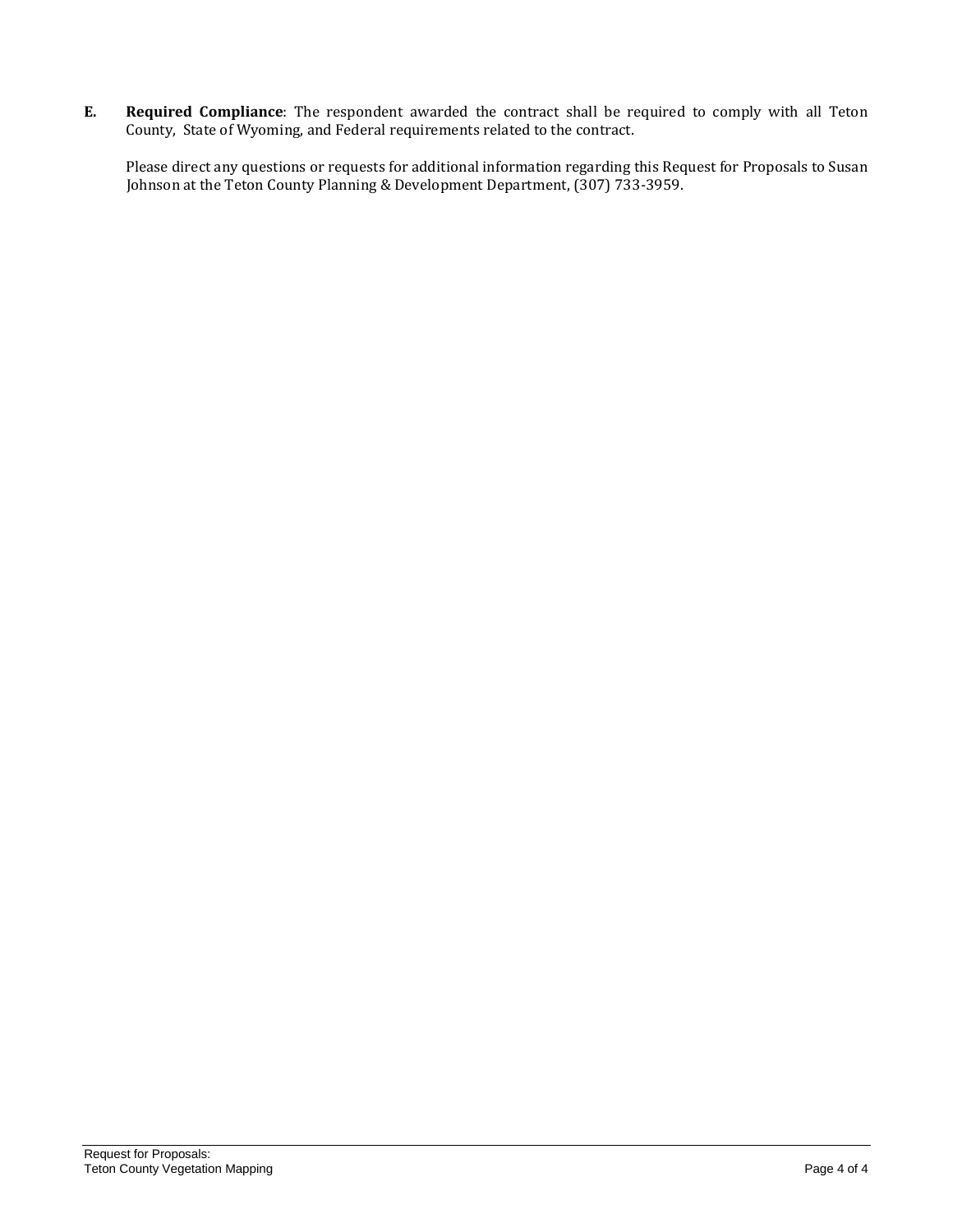## Appendix A

### **Known Available Data Sets**

The objective is to provide a thorough update and expansion of the report and GIS layers produced by the Teton Science Schools Conservation Research Center (TSS-CRC) for the Jackson Hole Conservation Alliance, "Evaluation of the Natural Resource Overlay (NRO) in Teton County, Wyoming", April, 2008. This document provides excellent metadata for each wildlife species mapped. It will be considered the starting point for source data. Morgan Graham, TSS-CRC, conducted the spatial analysis, mapping and metadata compilation for the report. He is still employed at TSS-CRC and can be contacted at (307) 413- 5635.

TSS-CRC also has the most complete and robust road kill information for all wildlife species in Teton County. They have coordinated with multiple agencies and organizations to develop the most inclusive data set available. Morgan Graham is the contact person for this data set; (307) 413-5635.

The RFP should include a spatial analysis of wildlife movements throughout the valley. Sawyer et al (2011) recently developed the Brownian bridge movement model which identifies important migration routes and stop-over areas associated with mule deer movement across the landscape. This tool should be employed to evaluate stop-over or sites (micro sites) along movement corridors/passages through Teton County. An understanding of this tool can be acquired from: Sawyer, H.S., M.J. Kauffman. 2011. Stopover ecology of a migratory ungulate. Journal of Animal Ecology 80:1078-1087.

Managers are currently delineating important use areas, home ranges and seasonal ranges using ArcGIS software to conduct fixed kernel analyses. These software tools will be used to delineate important species use probability areas (high use probability areas) within Teton County in addition to movement corridors/passages. Sources of information relating to kernel analysis are:

Laver, Pete. 2005. Kernal Home Range Estimator for ArcGIS, using VBA and ArcObjects. Department of Fisheries and Wildlife Sciences, Virginia Tech, 149 Cheatham Hall, Blacksburg, 24061-0321, 540.231.5320, plaver@vt.edu. fixed kernel analyses

Fieberg, J. 2007b. Utilization distribution estimation using weighted kernel density estimators. Journal of Wildlife Management 71:1669–1675.

Rodgers, A.R., and Carr, A.P. 1998. HRE: The Home Range Extension for Arcview™: User's Manual. Centre for Northern Forest Ecosystem Research. Ontario Ministry of Natural Resources.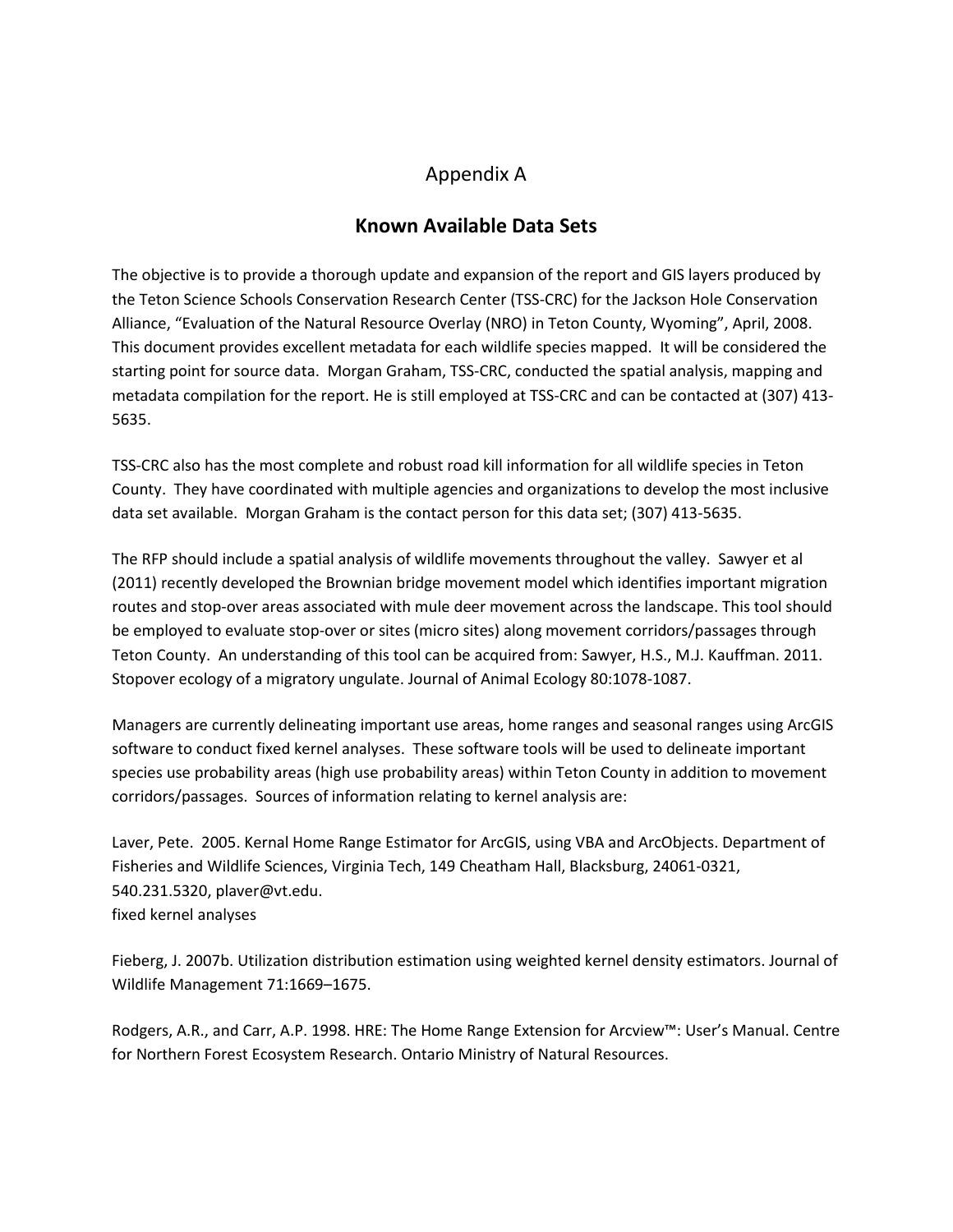Supplemental data sources for spatial/temporal wildlife data are provided below. They should not be considered exhaustive, but be considered some of the primary sources of species specific spatial/temporal data sets useful to update the above mentioned wildlife layer. Additional and complementary data sets will arise as a result of conversations with the primary data source contacts.

All wildlife GIS map layers will define wildlife occurrence, distribution and movement at a very fine scale generated by computer modeling (Brownian Bridge Models, or Kernal Home Range Models) or using the Teton County vegetation cover-type maps (available 7.15.13) to identify pertinent vegetation cover-type edges or topographic patterns and/or arrays. If no vegetation and or topographic features are evident for guidance then private parcel boundaries will be used in delineating wildlife datasets.

Below is NRTAB's general knowledge of available data sets for focal species in Teton County (emphasis on private land and spatial data). This should not be considered a complete listing of available data sets. However, it will direct the contractor to multiple data sources which in turn will result in the identification of additional pertinent data sources. Full names of data sources and associated acronyms are:

- CBS Craighead Beringa South
- GTNP Grand Teton National Park
- JHLT Jackson Hole Land Trust
- NMJH Nature Mapping Jackson Hole
- TRC Teton Raptor Center
- TSS-CRC Teton Science Schools, Conservation Research Center
- USFS-BTNF US Forest Service, Bridger-Teton National Forest
- USFWS Us Fish and Wildlife Service
- USFWS-NER US Fish and Wildlife Service, National Elk Refuges
- UW-CFWRU University of Wyoming Cooperative Fish and Wildlife Research Unit
- UW-WNDD University of Wyoming, Wyoming Natural Diversity Database
- WCS Wildlife Conservation Society
- WEST Western EcoSystems Technology
- WGFD -Wyoming Game and Fish Department
- WWS Wyoming Wetlands Society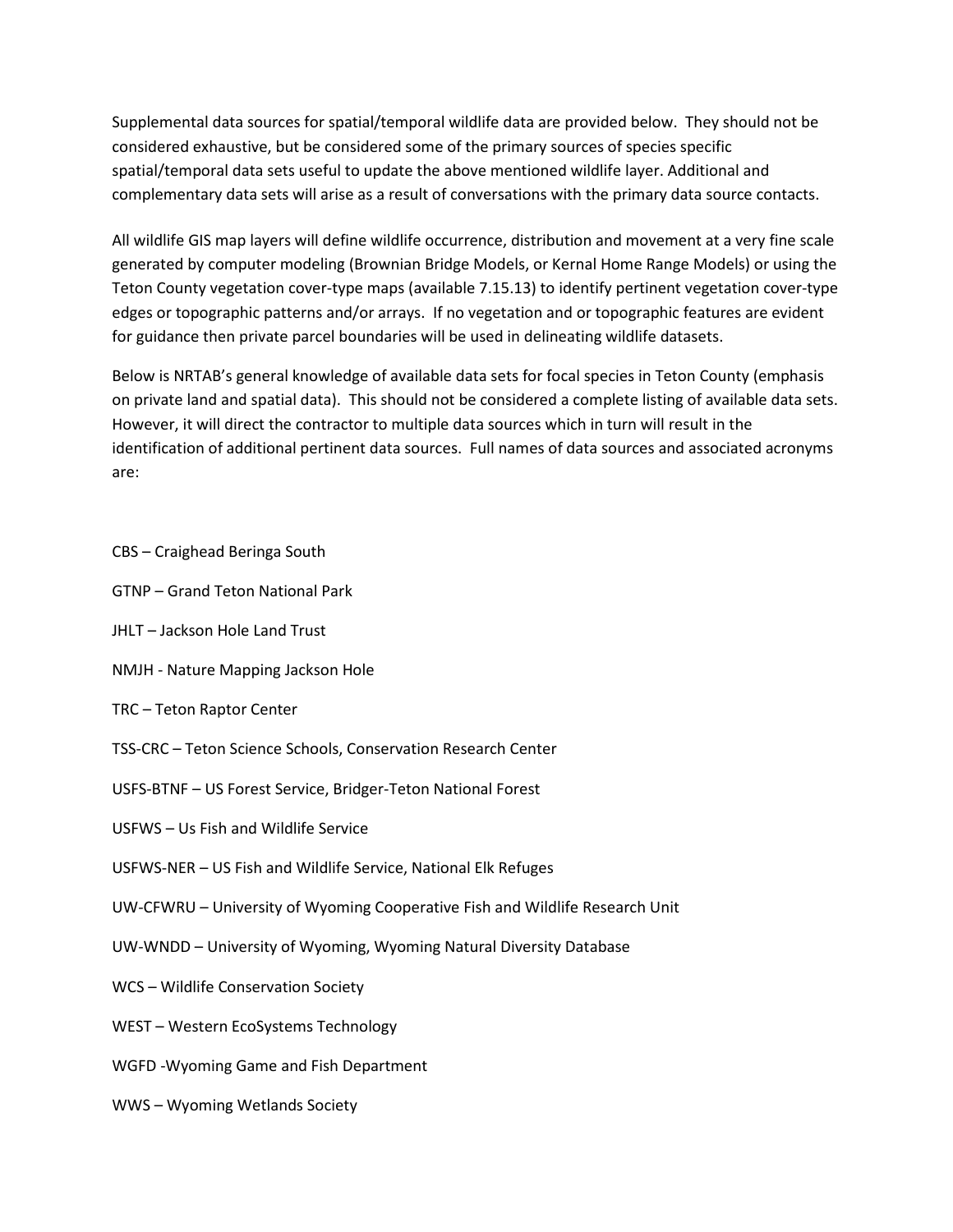**Bald Eagle** – Ecologically important locations include: documented nesting and territories, foraging areas.

- Known data sources:
	- $\circ$  WGFD The WGFD conducts three (3) seasonal flights/year to document nest sites, recruitment, etc. That data is maintained in the WGFD's electronic Wildlife Observation System (WOS). Contact– Susan Patla (WGFD) -307-733-2321
	- o Harmata & Oakleaf, 1992, Bald Eagles in the Teton County, Wyoming with Appendix
	- $\circ$  CBS They have recently conducted lead poisoning studies and have historically collected bald eagle related data for several decades. Data format is unknown. Contact – Brian Bedrosian (CBS – 307-734-0581.
	- o GTNP Source of general to specific data on numerous species. Contact Steve Cain 307-739-3485.
	- o NMJH This is a citizens' scientist program managed by the Jackson Hole Wildlife Foundation (JHWF) that reports and records all wildlife sittings electronically (over 24,000 current sittings). All sightings are vetted by two biologists prior to final entry in the NMJH and WGFD WOS. Vetted NMJH data is downloaded into the WGFD WOS. Contact – Leigh Work (JHWF) – 307-739-0968
	- o General information contained in Teton County development Environmental Assessments and Natural Resource Reviews
	- o UW-WNDD They focus primarily on species which are rare or less abundant. Contact Dr. Gary P. Beauvais (WNDD Director) 307-766-3027.

**Snake River Cutthroat Trout** - Ecologically important locations include: spawning,

connection/passages from rivers to spawning sites.

- Known Data Sources :
	- o WGFD General data including presence, absence, some localized surveys and population estimates. Important spawning locations along with passages from rivers to spawning locations have been identified. Montana State Univ. conducted the last research on Snake River Cutthroat Trout in Teton County. WGFD has that study and data. Contact – Rob Gipson (WGFD) - 307-733-2321
	- o JHLT– General data associated with Conservation Easements on private lands. Contact Tom Segerstrom (JHLT) - 307-733-4707
	- o UW-WNDD They focus primarily on species which are rare or less abundant. Contact Dr. Gary P. Beauvais (WNDD Director) 307-766-3027

**Trumpeter Swans** – Ecologically important locations include: wintering areas, nest sites, brooding rearing sites, migration corridors.

- Known Data Sources
	- o WGFD The WGFD conducts four (4) seasonal flights/year to document nest sites, recruitment, brood rearing, etc. That data is maintained in the WGFD's electronic Wildlife Observation System (WOS). Contact– Susan Patla (WGFD) -307-733-2321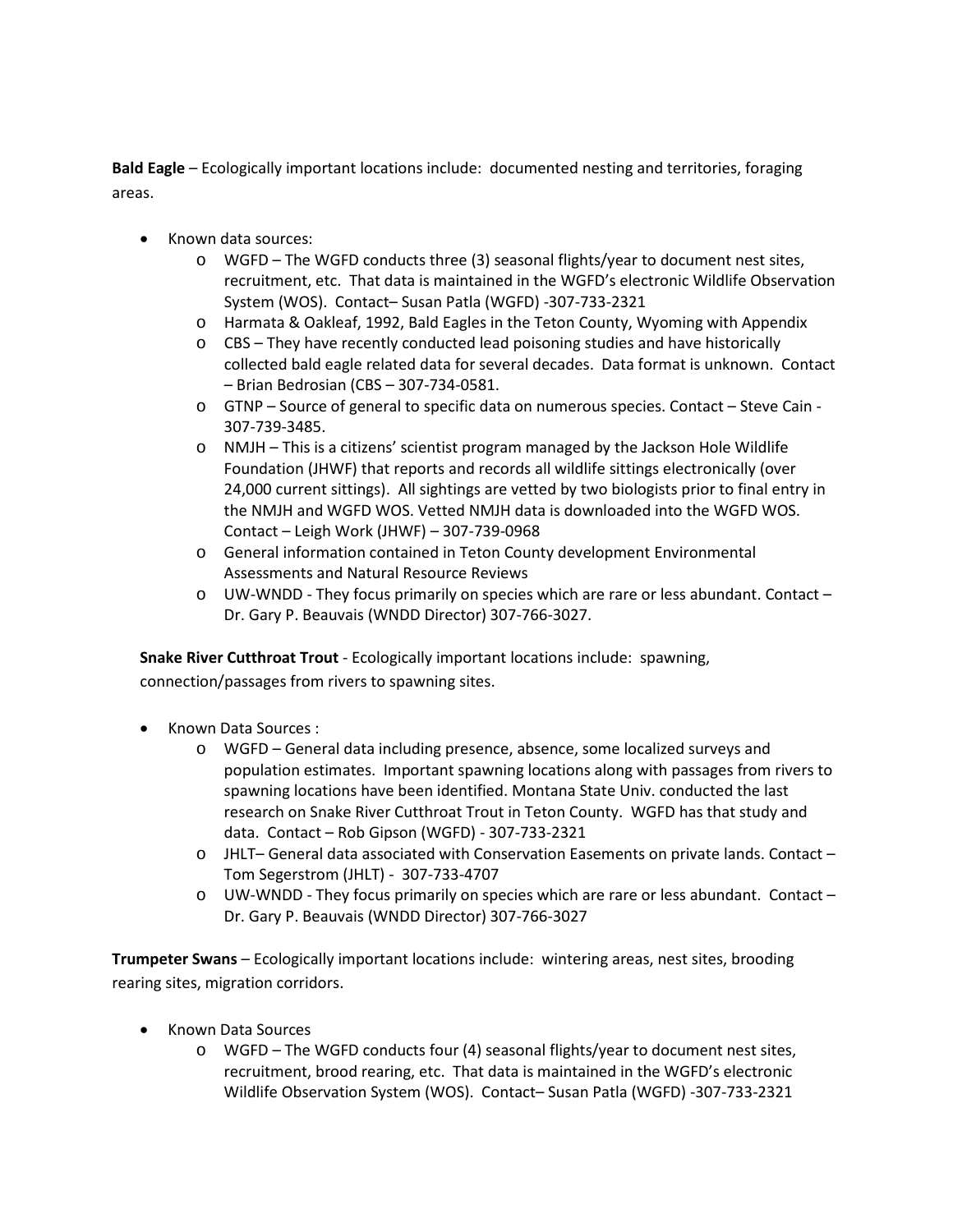- o WWS The organization focuses primary restoration of the Rocky Mountain Population of Trumpeter Swans and to protect. Contact – Drew Reed (WWS) – 307-699-2329.
- o GTNP Source of general to specific data on numerous species. Contact Steve Cain (GTRNP) -307-739-3485.
- o NMJH This is a citizens' scientist program managed by the Jackson Hole Wildlife Foundation (JHWF) that reports and records all wildlife sittings electronically (over 24,000 current sittings). All sightings are vetted by two biologists prior to final entry in the NMJH and WGFD WOS. Vetted NMJH data is downloaded into the WGFD WOS. Contact – Leigh Work (JHWF) – 307-739-0968
- o USFWS-NER Source of general to specific data on numerous species. Contact Eric Cole – 307-733-9212.
- $\circ$  UW-WNDD They focus primarily on species which are rare or less abundant. Contact Dr. Gary P. Beauvais (WNDD Director) 307-766-3027

**Elk -** Ecologically important locations include**:** winter ranges, migration/movement/passage routes, calving areas

- Known Data Sources
	- o WGFD A plethora of data including but not limited to; annual midwinter flights, general year-round observations, numerous cooperative research studies, numerous VHF and GPS radio collar studies, harvest locations. Much of that data is maintained in the WGFD's electronic Wildlife Observation System (WOS). The WGFD provides spatial illustrations of seasonal ranges. Definitions and temporal information relative to these seasonal ranges can be acquired from them and/or the Wy Chapter of The Wildlife Society. Contacts – Doug Brimeyer (WGFD)– 307-733-2321, Aly Courtemanch (WGFD)– 307-733-2321, Brandon Scurlock (WGFD) – 307-367-4353. Ben Wise (WGFD) – 307733- 2321
	- o GTNP A plethora of data including but not limited to; lead and cooperator in numerous elk related projects, many of them involving VHF and GPS radio collars. GTNP recently contracted WEST for a GPS radio telemetry study. Contact – Sarah Dewey (GTNP) – 307- 739-3488. Hall Sawyer (WEST) – (307) 634-1756.
	- o USFWS-NER – A plethora of data including but not limited to; lead and cooperator in numerous elk related projects, many of them involving VHF and GPS radio collars. Contact – Eric Cole (NER) - 307-733-9212.
	- o NMJH Citizens scientists have recorded several hundred elk observation on private and adjacent public lands in Teton County. All sightings are vetted by two biologists prior to final entry in the NMJH and WGFD WOS. Vetted NMJH data is downloaded into the WGFD WOS. Contact – Leigh Work (JHWF) – 307-739-0968.
	- o TSS-CRC Doug Wachob conducted a snowtracking migration study with USFWS-NER from 1999-2001. Contact – Doug Wachob - (TSS)- 307-734-3733.

**Mule Deer -** Ecologically important locations include**:** winter ranges, migration/movement/passage routes, calving areas

• Known Data Sources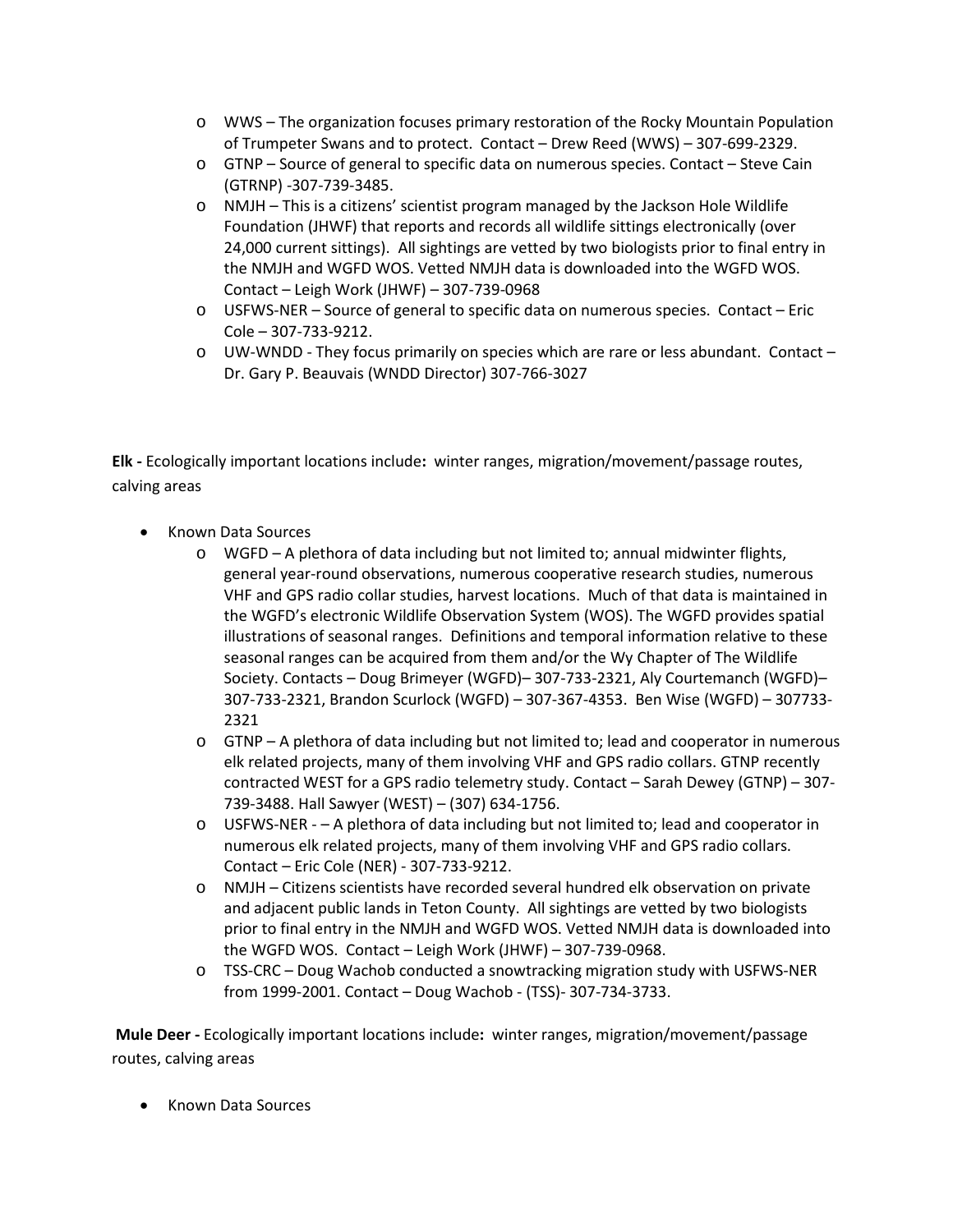- $\circ$  WGFD A significant amount of data including but not limited to; annual midwinter flights/ground counts, general year-round observations, cooperative studies with UW-CFWRU and TSS-CRC. Much of that data is maintained in the WGFD's electronic Wildlife Observation System (WOS). The WGFD provides spatial illustrations of seasonal ranges. Definitions and temporal information relative to these seasonal ranges can be acquired from them and/or the Wy Chapter of The Wildlife Society. Contacts – Doug Brimeyer (WGFD)– 307-733-2321, Aly Courtemanch (WGFD)– 307-733-2321, Gary Fralick (WGFD) – 307-883-2998.
- o TSS-CRC They are about complete a multi-year GPS radio telemetry study of mule deer in the immediate area surrounding Jackson. All collars detached from adult female mule deer during December, 2012. Data analysis and report writing is pending. Contact – Brenda Younkin (TSS-CRC Director) – 307-413-2280.
- o UW-FWCRU & WEST- They have been conducting on-going GPS radio collar mule deer studies for multiple years. Mule deer were collared on winter range south and south west of Pinedale and some have made it to the Jackson area to summer. Contacts – Hall Sawyer (WEST) -307- 634-1756, Gary Fralick (WGFD) – 307-883-2998, Dr. Matt Kauffman – 307-766-6404.
- o NMJH Citizens scientists have recorded several hundred mule deer observation on private and adjacent public lands in Teton County. All sightings are vetted by two biologists prior to final entry in the NMJH and WGFD WOS. Vetted NMJH data is downloaded into the WGFD WOS. Contacts – Leigh Work (JHWF) – 307-739-0968, Aly Courtemanch (WGFD)- 307-733-2321..
- $\circ$  GTNP They will have probably have limited data but are worth contacting. Contact Sarah Dewey (GTNP) – 307-739-3488.
- o Biota Consulting 1979-1990, 12 years of mule deer winter distribution and telemetry data in Jackson Hole

**Moose -** Ecologically important locations include**:** winter ranges, migration/movement/passage routes, calving areas.

- Known Data Sources
	- o WGFD A significant amount of data including but not limited to; annual midwinter flights/ground counts, general year-round observations, cooperative studies with UW-CFWRU. Much of that data is maintained in the WGFD's electronic Wildlife Observation System (WOS). The WGFD provides spatial illustrations of seasonal ranges. Definitions and temporal information relative to these seasonal ranges can be acquired from them and/or the Wy Chapter of The Wildlife Society. Contacts – Doug Brimeyer (WGFD)– 307- 733-2321, Aly Courtemanch (WGFD)– 307-733-2321, Gary Fralick (WGFD) – 307-883- 2998.
	- o NMJH An annual mid-winter moose count has been conducted by citizens scientists for the past 4 years. Individuals are assigned to specific geographic areas and conduct moose counts on a specific day. Reports are in GIS/word format. Contacts – Leigh Work (JHWF) – 307-739-0968, Aly Courtemanch (WGFD)- 307-733-2321, Morgan Graham (TSS-CRC) – 307-413-5635.
	- $\circ$  GTNP They will have some spatial data on moose. Contact Sarah Dewey (GTNP) 307-739-3488.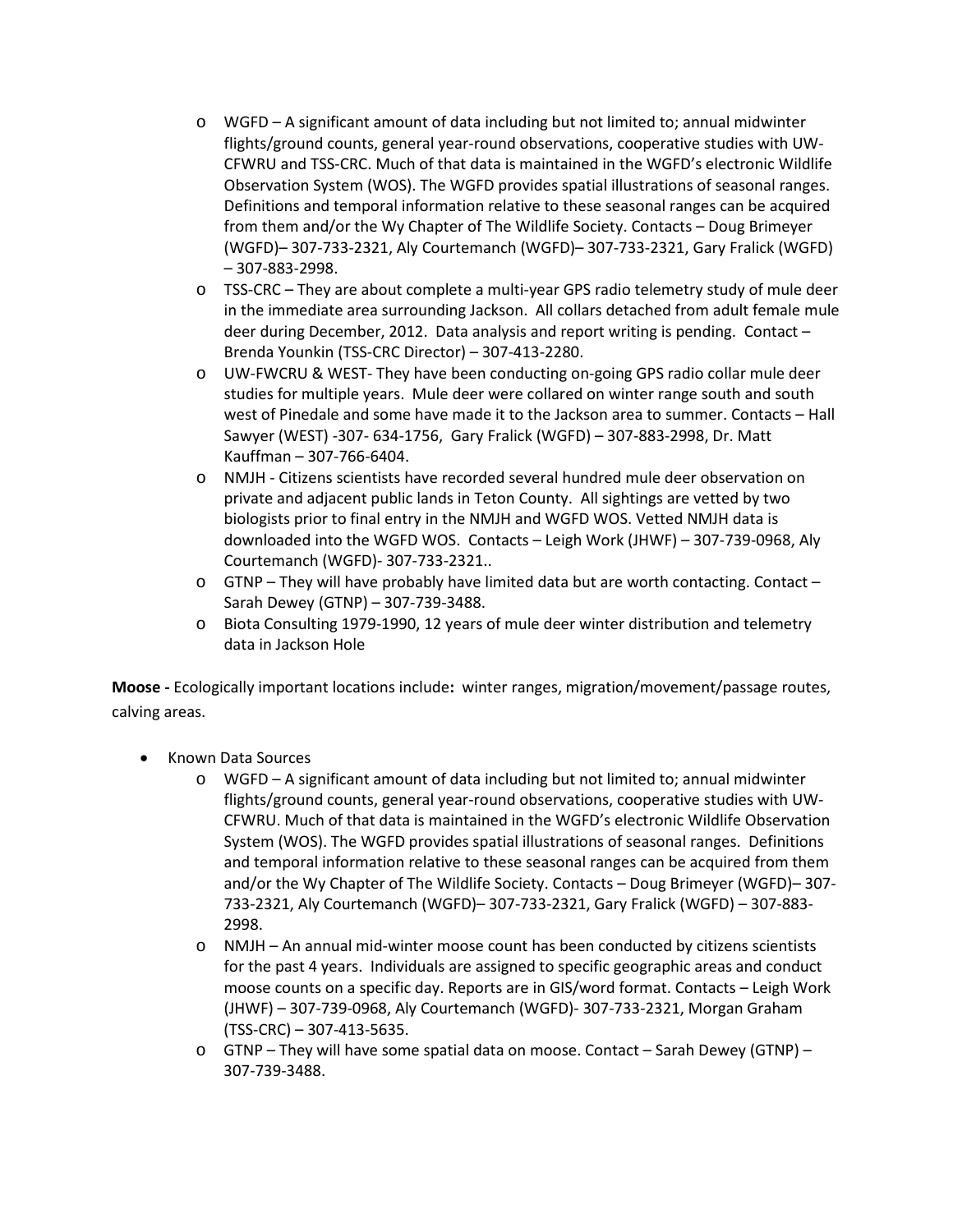- o UW-FWCRU They have conducted two GPS radio collar studies in the Jackson/Buffalo Valley area and will have limited information on moose spatial/temporal data. Most of it will be in the Buffalo Valley area with limited data along the lower reaches of the Gros Ventre. Contacts - Dr. Matt Kauffman – 307-766-6404, Scott Becker -307-349-2803.
- o WCS They conducted VHF radio collar studies for multiple years in the greater Jackson area. Contact – Dr. Joel Berger (now at University of Montana) 406-243-5540.

**Greater Sage-Grouse -** Ecologically important locations include**:** winter ranges, nesting, brood rearing

- Known Data Sources
	- o WGFD Considerable data can be found in the WGFD's electronic Wildlife Observation System (WOS). Seasonal ranges and "core area" habitats have been delineated and are available in GIS format. Contacts – Doug Brimeyer (WGFD)– 307-733-2321, Aly Courtemanch (WGFD)– 307-733-2321, Gary Fralick (WGFD) – 307-883-2998.
	- o NMJH Citizens scientists have entered numerous greater sage-grouse sightings over the past four years. Most of the sightings have been downloaded into the WGFD WOS. Contacts – Leigh Work (JHWF) – 307-739-0968, Aly Courtemanch (WGFD)- 307-733- 2321, Morgan Graham (TSS-CRC) – 307-413-5635.
	- $\circ$  CBS They have recently conducted GPS radio collar studies. They also conduct an annual winter count local citizen scientist. Contact – Brian Bedrosian (CBS) – 307-734- 0581.
	- o UW-CFWRU Dr. Matt Holloran collected VHF radio collar information on greater sagegrouse in the greater Jackson area (GTNP and the Gros Ventre drainage) while acquiring his PHD. Contact – Dr. Matt Holloran -307-367-2765.
	- o GTNP They should have some spatial/temporal data with emphasis on leks. Contact Steve Cain (GTNP) – 307-739-3485.
	- o USFWS-NER At least one lek is located on the NER and they will have spatial/temporal related to that lek. Contact – Eric Cole (NER) - 307-733-9212.

#### **Others to assist with verification of KHF's less likely matrix tiers:**

**Osprey -** Ecologically important locations include**:** winter ranges, nesting, and brood rearing

- Known Data Sources
	- o WGFD Considerable data can be found in the WGFD's electronic Wildlife Observation System (WOS). Contact – Susan Patla (WGFD)– 307-733-2321.
	- o NMJH Citizens scientists have created an "osprey project" whereby approximately 50 nest sites are documented and monitored for productivity on public and private lands. All sightings are vetted by biologists prior to final entry in the NMJH and WGFD WOS. Vetted NMJH data is downloaded into the WGFD WOS. Contact – Leigh Work (JHWF) – 307-739-0968, Susan Patla (WGFD) 307-733-2321
	- o CBS They currently have an ongoing GPS radio collar study in progress and may have additional spatial/temporal data. Contact - Brian Bedrosian (CBS) – 307-734-0581.
	- $\circ$  TRC They may possibly have spatial/temporal data on osprey. Contact Roger Smith 307-203-2551.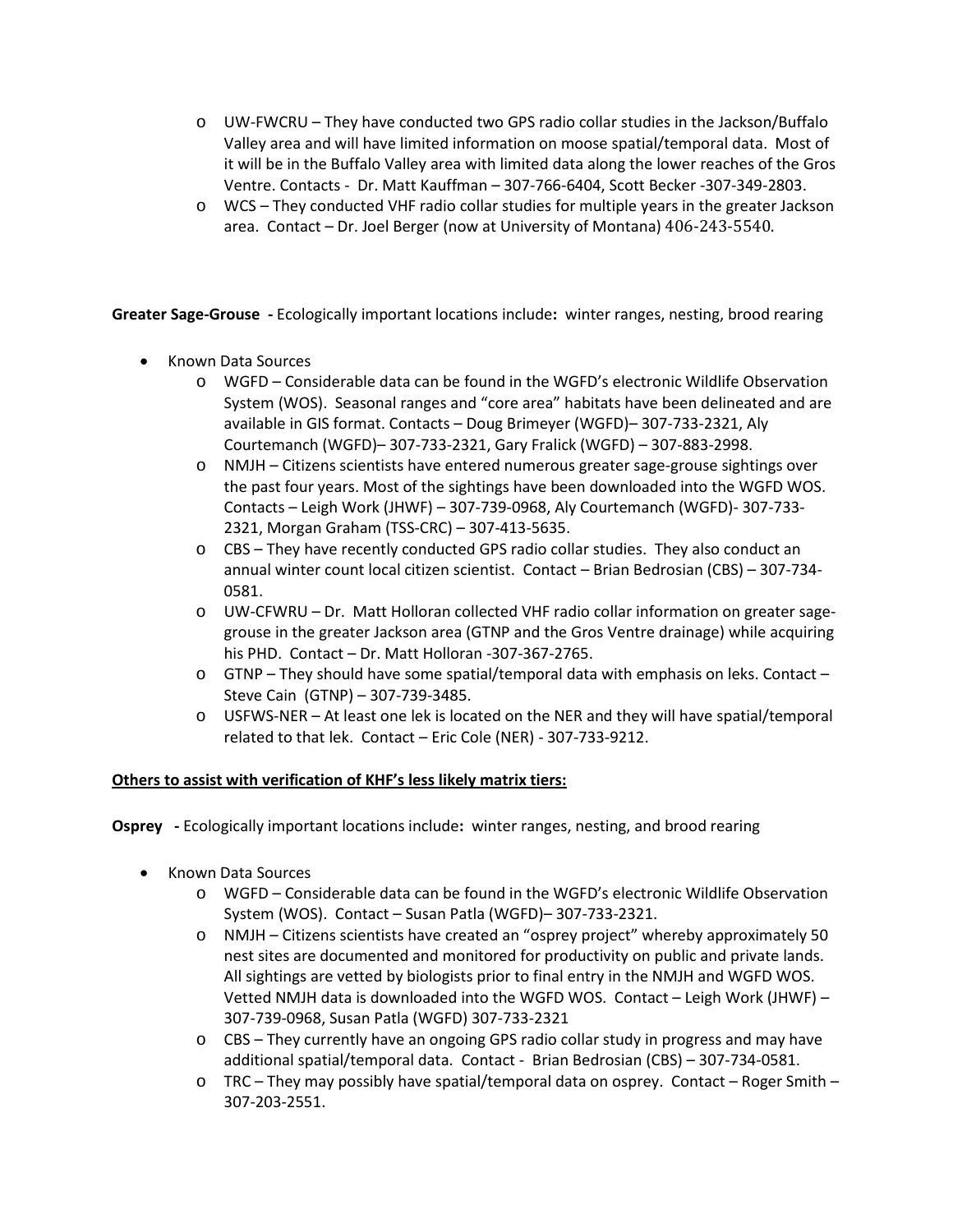**Red-tailed Hawk -** Ecologically important locations include**:** nesting, and brood rearing

- Known Data Sources
	- o WGFD Considerable data can be found in the WGFD's electronic Wildlife Observation System (WOS). Contact – Susan Patla (WGFD)– 307-733-2321.
	- o NMJH Citizens scientists have document numerous sightings on private and public lands. All sightings are vetted by biologists prior to final entry in the NMJH and WGFD WOS. Vetted NMJH data is downloaded into the WGFD WOS. Contact – Leigh Work (JHWF) – 307-739-0968, Susan Patla (WGFD) 307-733-2321
	- o CBS They currently have conducted studies on this species and have spatial/temporal data. It's format is unknown. Contact - Brian Bedrosian (CBS) – 307-734-0581.
	- o TRC They may possibly have spatial/temporal data on osprey. Contact Roger Smith 307-203-2551.

**Bighorn Sheep (May not be pertinent to private lands, CHF's or MTI's) -** Ecologically important locations include: winter range and migration/movement/passage routes

- Known Data Sources
	- o WGFD A plethora of data including but not limited to; annual midwinter flights, general year-round observations, one recent cooperative research study with UW-FWCRU, some current VHF and GPS radio collar studies and harvest locations. Much of that data is maintained in the WGFD's electronic Wildlife Observation System (WOS). The WGFD provides spatial illustrations of seasonal ranges. Definitions and temporal information relative to these seasonal ranges can be acquired from them and/or the Wy Chapter of The Wildlife Society. Contacts – Doug Brimeyer (WGFD)– 307-733-2321, Aly Courtemanch (WGFD)– 307-733-2321, Gary Fralick (WGFD) – 307-883-2998.
	- $\circ$  GTNP Much data including a VHF radio collar study in the 1990's. They were also partners in the recent UW-FWCRU study involving GPS collars. Contact – Sarah Dewey (GTNP) – 307-739-3488.
	- $\circ$  UW-FWCRU They are in just completing a GPS radio collar study. Contact Aly Courtemanch (WGFD and grad student on the project) – 307-733-2321
	- o USFWS-NER Bighorn sheep primarily utilize Miller Butte on the NER. Contact Eric Cole (NER) - 307-733-9212.
	- o NMJH Citizens scientists have recorded many bighorn sheep observation on private and adjacent public lands in Teton County. All sightings are vetted by two biologists prior to final entry in the NMJH and WGFD WOS. Vetted NMJH data is downloaded into the WGFD WOS. Contact – Leigh Work (JHWF) – 307-739-0968, Aly Courtemanch – 307-733-2321.

**Pronghorn (May not be pertinent to private lands, CHF's or MTI's) -** Ecologically important locations include: winter range and migration/movement/passage routes

• Known Data Sources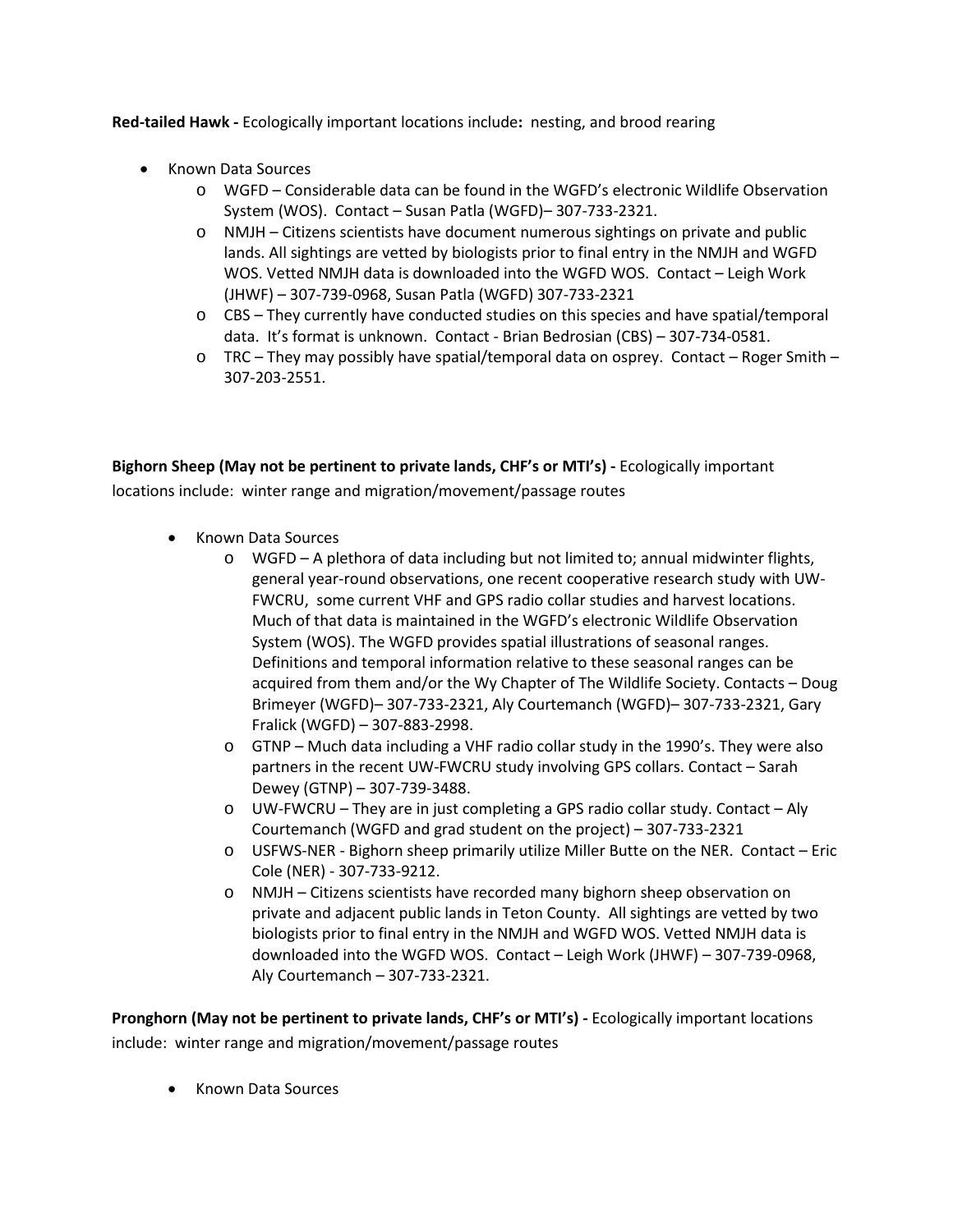- o WGFD Considerable data including but not limited to; annual summer ground counts, general year-round observations, and harvest locations. Much of that data is maintained in the WGFD's electronic Wildlife Observation System (WOS). The WGFD provides spatial illustrations of seasonal ranges. Definitions and temporal information relative to these seasonal ranges can be acquired from them and/or the Wy Chapter of The Wildlife Society. Contacts – Doug Brimeyer (WGFD)– 307-733- 2321, Aly Courtemanch (WGFD)– 307-733-2321
- o GTNP Has been conducting annual summer aerial counts and has partnered with WCS on radio collar studies. Contact – Sarah Dewey (GTNP) – 307-739-3488.
- o WCS Has been conducting radio telemetry studies for several years. Contact Renee Seidler – 435-760-7267
- o USFWS-NER Pronghorn frequent the NER almost annually. Contact Eric Cole (NER) - 307-733-9212.
- o NMJH Citizens scientists have recorded many pronghorn observation on private and adjacent public lands in Teton County over the past 4 years. All sightings are vetted by two biologists prior to final entry in the NMJH and WGFD WOS. Vetted NMJH data is downloaded into the WGFD WOS. Contact – Leigh Work (JHWF) – 307-739-0968, Aly Courtemanch – 307-733-2321.
- o USFS-BTNF They have collected data related to the pronghorn migration through the Gros Ventre drainage and have focused mostly on public lands. Contact – Kerry Murphy (BTNF) – 307-739-5411
- o UW-FWCRU & WEST They have radio telemetry data from the pronghorn migration through the Gros Ventre. Contact – Hall Sawyer (WEST) -307- 634-1756
- o JHLT They may have some data from conservation easement monitoring on private lands. Contact – Tom Segerstrom – 307-733-4707.

**Black Bear-** Ecologically important locations include: conflict areas, summer range, and migration/movement/passage routes and dens.

- Known Data Sources
	- o WGFD Considerable data including but not limited to; general year-round observations, conflict locations and harvest locations. Much of that data is maintained in the WGFD's electronic Wildlife Observation System (WOS). Records concerning bear management removal and problem areas on private lands. Contacts – Doug Brimeyer (WGFD)– 307-733-2321, Gary Fralick (WGFD) – 307-883- 2998.
	- o GTNP General data. Contact Sarah Dewey (GTNP) 307-739-3488.
	- o NMJH Citizens scientists have recorded some black bear observations. All sightings are vetted by two biologists prior to final entry in the NMJH and WGFD WOS. Vetted NMJH data is downloaded into the WGFD WOS. Contact – Leigh Work (JHWF) – 307-739-0968, Aly Courtemanch (WGFD)– 307-733-2321.

**Grizzly Bear (May not be pertinent to private lands, CHF's or MTI's) -** Ecologically important locations include: conflict areas, summer range, and migration/movement/passage routes and dens.

• Known Data Sources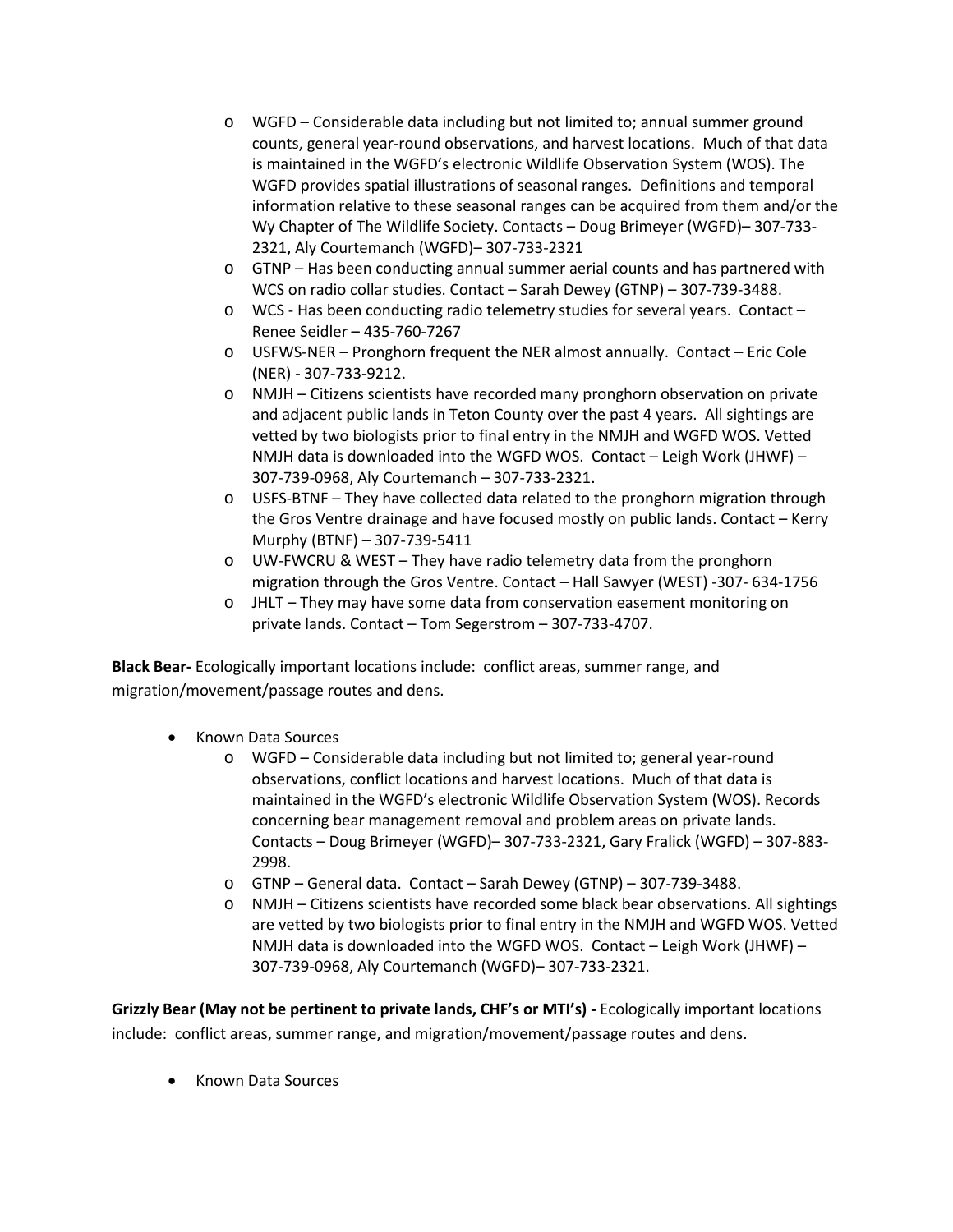- o WGFD Considerable data including but not limited to; general year-round observations, conflict locations, numerous radio collared bears and management removal/relocation sites. Much of that data is maintained in the WGFD's electronic Wildlife Observation System (WOS). Contacts – Mark Bruscino (WGFD)– (307) 527- 7322, Dan Bjornlie (WGFD) -307- 332-2688
- o GTNP Radio collar, conflict locations, and general data. Contact Sarah Dewey (GTNP) – 307-739-3488.
- o NMJH Citizens scientists have recorded some grizzly bear observations. All sightings are vetted by two biologists prior to final entry in the NMJH and WGFD WOS. Vetted NMJH data is downloaded into the WGFD WOS. Contact – Leigh Work (JHWF) – 307-739-0968, Aly Courtemanch (WGFD)– 307-733-2321.

**Mtn. Lion -** Ecologically important locations include: conflict areas, year-long habitat, and migration/movement/passage routes.

- Known Data Sources
	- o WGFD Considerable data including but not limited to; general year-round observations, conflict locations, some radio collared data and management removal/relocation sites. Much of the general observation data is maintained in the WGFD's electronic Wildlife Observation System (WOS). Contacts – Mark Bruscino (WGFD)– (307) 527-7322, Dan Thompson (WGFD) -307- 332-2688, Doug Brimeyer (WGFD) 307-733-2321
	- o GTNP Unsure of available data. Contact Sarah Dewey (GTNP) 307-739-3488.
	- o CBS They have 10+ years of radio telemetry data. Contact Brian Bedrosian (CBS) 307-734-0581.

**Coyote -** Ecologically important locations include: year-round habitat.

- Known Data Sources
	- o WGFD General year-round observations. Most of the data is maintained in the WGFD's electronic Wildlife Observation System (WOS). Contacts – Doug Brimeyer (WGFD)– -307-733-2321, Aly Courtemanch (WGFD)– 307-733-2321.
	- o NMJH Citizens scientists have recorded numerous coyote observations. All sightings are vetted by two biologists prior to final entry in the NMJH and WGFD WOS. Vetted NMJH data is downloaded into the WGFD WOS. Contact – Leigh Work (JHWF) – 307- 739-0968, Aly Courtemanch (WGFD)– 307-733-2321.
	- o UW PHd Dissertations and Masters Thesis by Franz Caminzind, Nate McClennan and Rachel Wigglesworth, respectively

**Gray Wolf (May not be pertinent to private lands, CHF's or MTI's) -** Ecologically important locations include: year-round habitat, movement passages, conflicts.

- Known Data Sources
	- o USFS They have maintained radio collars on wolves since their occupancy in Teton Co. Contact – Mike Jimenez (USFWS) – 307-330-5631.
	- o GTNP They have partnered with USFWS on radio collar studies. Contact Sarah Dewey (GTNP) – 307-739-3488.